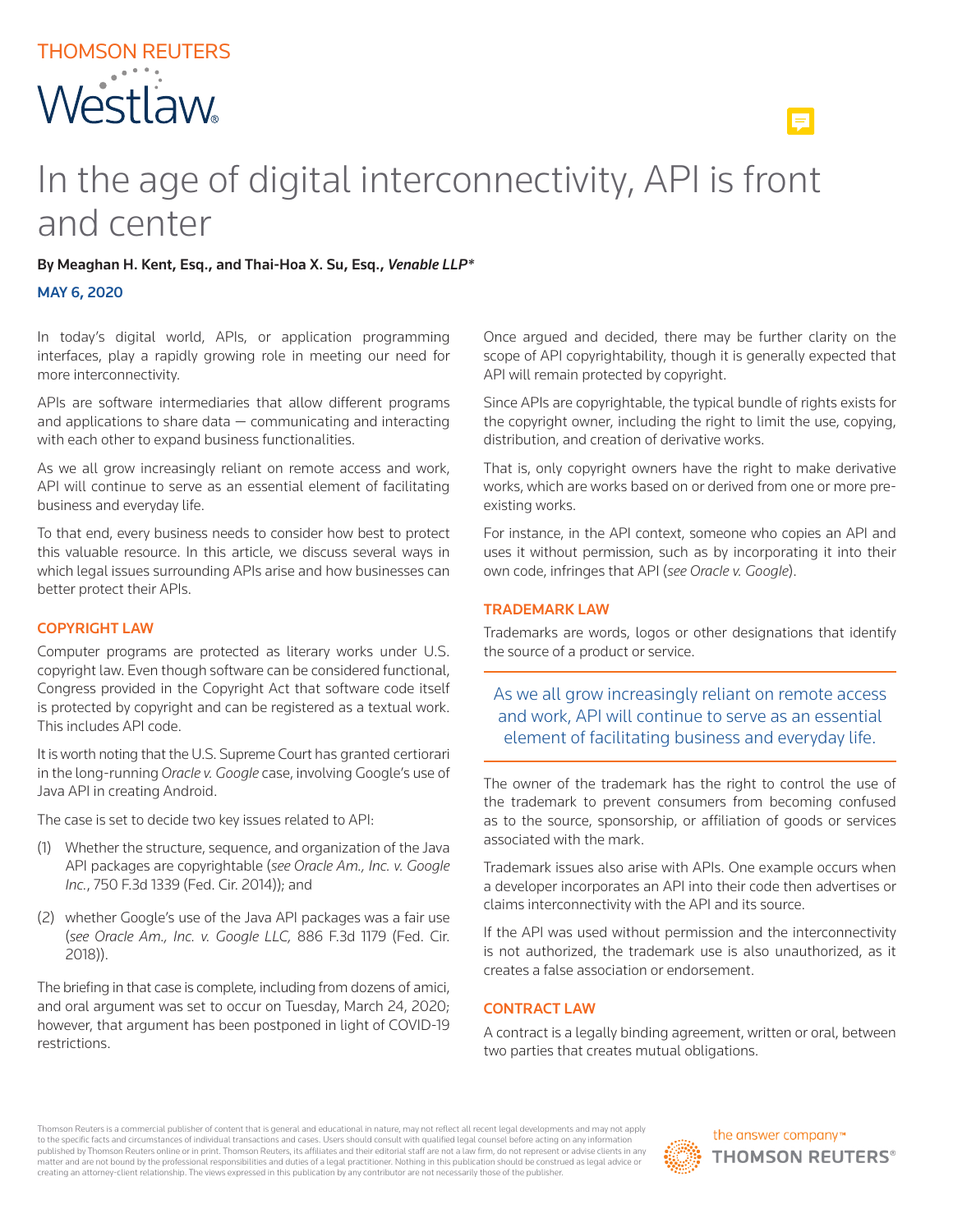Contract law is usually implicated in the API world in two forms:

- (1) API licensing agreements and
- (2) a website or application's terms of use (TOUs).

In the first example, a licensing agreement is a written contract between two parties, in which a property owner allows another party to use that property under defined parameters.

The ability to develop third-party APIs using a company's data is usually heavily regulated through API licenses. API licenses are important because they allow data owners to set the expectations and standards for third-party developers.

Most licenses allow data owners to unilaterally amend the terms at any time, which can protect data owners if, down the road, changes need to be made to the data itself or to the type of access developers have.

Companies should be wary of allowing developers liberal access to their data, as circumstances can quickly change in the ever-evolving API world.

For example, in 2011, Twitter had originally given developers very liberal access to their API, but some developers started copying Twitter's API interface to compete with Twitter. Twitter later had to change the terms of its API license to restrict developer use.

In the second example, companies can be vulnerable to third parties reverse engineering APIs or scraping data from websites or applications to create their own API without a license.

Data scraping is a method in which a computer program extracts data from output generated from another program. Any information that can be viewed on a website or application is vulnerable to scraping.

Aside from implementing security measures to block data scraping, companies can legally protect themselves by having TOUs that expressly prohibit reverse engineering and the scraping of information or data.

A developer that engages in reverse engineering and data scraping is legally bound by those terms and could be liable for breach.

## THE COMPUTER FRAUD AND ABUSE ACT

Where API developers do not have a data owner's permission to use its data or integrate with its programs or applications or when they engage in data scraping, such integration and scraping may serve as the basis of a Computer Fraud and Abuse Act (CFAA) claim.

The CFAA prohibits the intentional unauthorized access or exceeding authorized access to a protected computer and obtaining information from that computer.

The CFAA is generally a criminal statute, and to qualify as a civil action, the violation must have resulted in a "loss" of at least \$5,000 during any one-year period.

"Loss" has been defined as "any reasonable costs to any victim, including responding to an offense, conducting a damage assessment, and restoring the data, program, system, or information to its condition prior to the offense and any revenue lost, cost incurred, or other consequential damages incurred because of interruption of service[.]" 18 U.S.C. §1030.

When analyzing CFAA claims, courts typically consider whether a defendant has violated a website, program, or application's TOU as part of the "unauthorized access" or "exceeds authorized access" analysis.

For example, in *Craigslist, Inc. v. Naturemarket, Inc.*, the court found that "Plaintiff alleged that Defendants accessed its computers in violation of the TOUs, and therefore without authorization."

In contrast, in *Cvent, Inc. v. Eventbrite, Inc.*, the court found the TOUs were "not displayed on the website in any way in which a reasonable user could be expected to notice them" because they were "buried at the bottom of the first page, in extremely fine print."

Thus, to strengthen the basis for a CFAA claim, data owners should have TOUs that clearly deny users' ability to integrate with, modify, make derivative works of, or access information and data on their website, program, or application, including explicit provisions against data scraping, unless users have been granted such rights in a licensing agreement, and be sure that the TOUs are conspicuous and agreed to by the user.

With our rapidly increasing reliance on remote access and interconnectivity, businesses must take a second look at how they are currently protecting and how they can better protect API as a valuable resource.

Please contact the authors or others in Venable's Intellectual Property Division with questions or for assistance in ensuring that you have the appropriate protections in place.

## *This article first appeared in the May 6, 2020, edition of*  Westlaw Journal Intellectual Property.

*\* ©* 2020 Meaghan H. Kent, Esq., and Thai-Hoa X. Su, Esq., Venable LLP